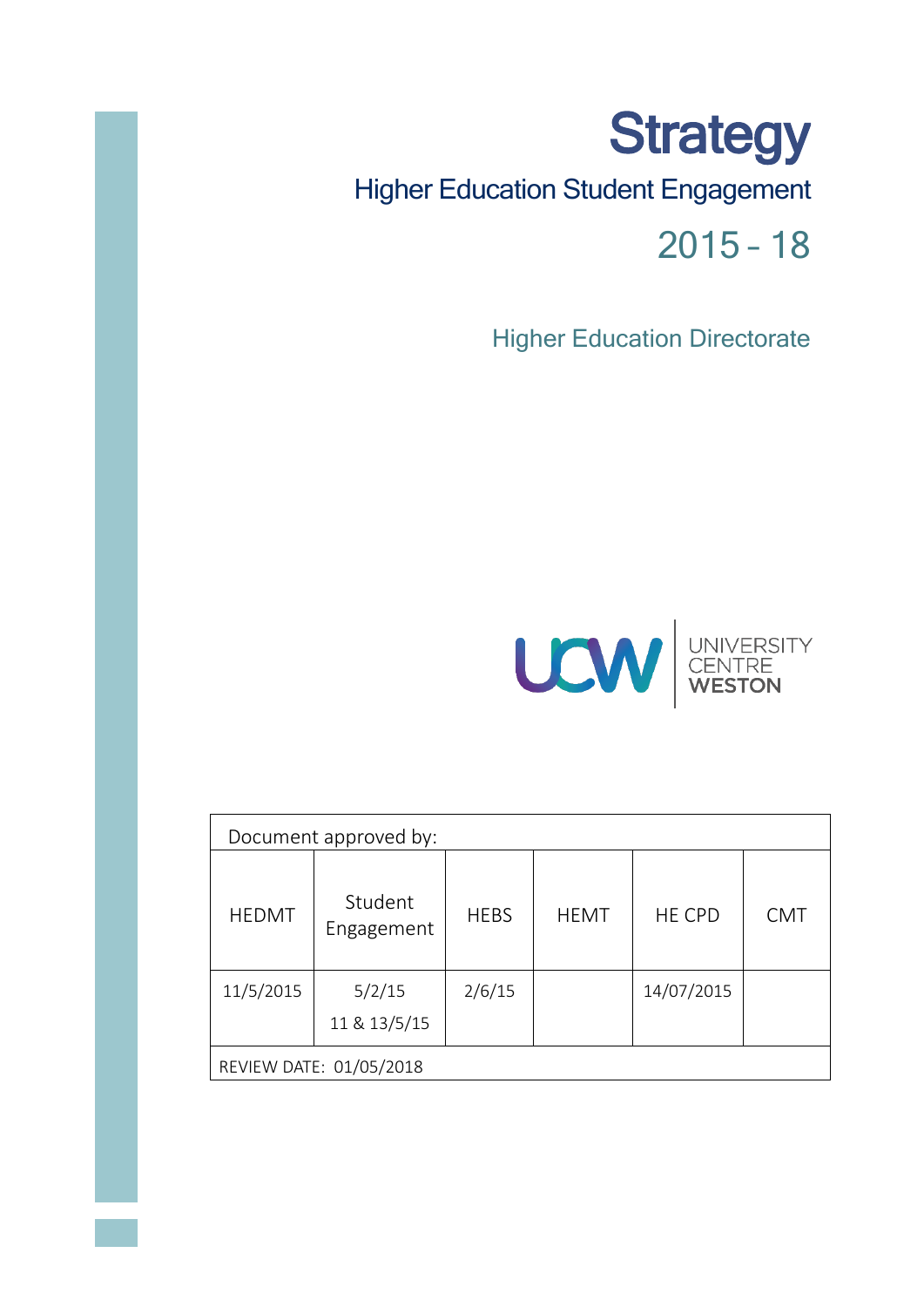#### Background and National Context

The UK Quality Code sets out the expectations that all higher education (HE) providers are required to meet, the expectation in regards to Student Engagement is that:

"Higher education providers take deliberate steps to engage all students, individually and collectively, as partners in the assurance and enhancement of their educational experience".

The National Union of Students (NUS) have recognised that there are different levels of engagement – Consultation, Involvement, Participation and Partnership. University Centre Weston (UCW) seeks to ensure that students and staff engagement is real and meaningful and therefore we seek to progress students through this continuum and encourage partnership.

It is recognised that not only can students have a positive impact on quality enhancement and quality assurance processes, but engaging with students can also have a positive impact on the motivation and achievement of students.

The HEA 'What Works?' research clearly articulates the impact that active student engagement has in developing a strong sense of belonging in HE for all students. This in turn has a positive impact in terms of student retention and success. Engagement and belonging is especially important at an early stage and should encompass both academic and social engagement.

This strategy was developed collaboratively involving students, staff and the Student Engagement Officer in the devising and writing of the document.

#### Purpose & Scope

UCW is committed to ensuring the high quality of its higher education provision and continuously enhancing the student experience. As a result the contribution of students is valued as it is recognised this can improve quality and satisfaction. To this end the University Centre engages with students in a real and meaningful way so this informs future developments, strategy and operational management. A crucial part is to receive student feedback, ensuring that it is dealt with in a comprehensive manner. This is done in a variety of ways.

This strategy sets out the University Centre's commitment to engaging with students on HE programmes. The strategy applies to all programmes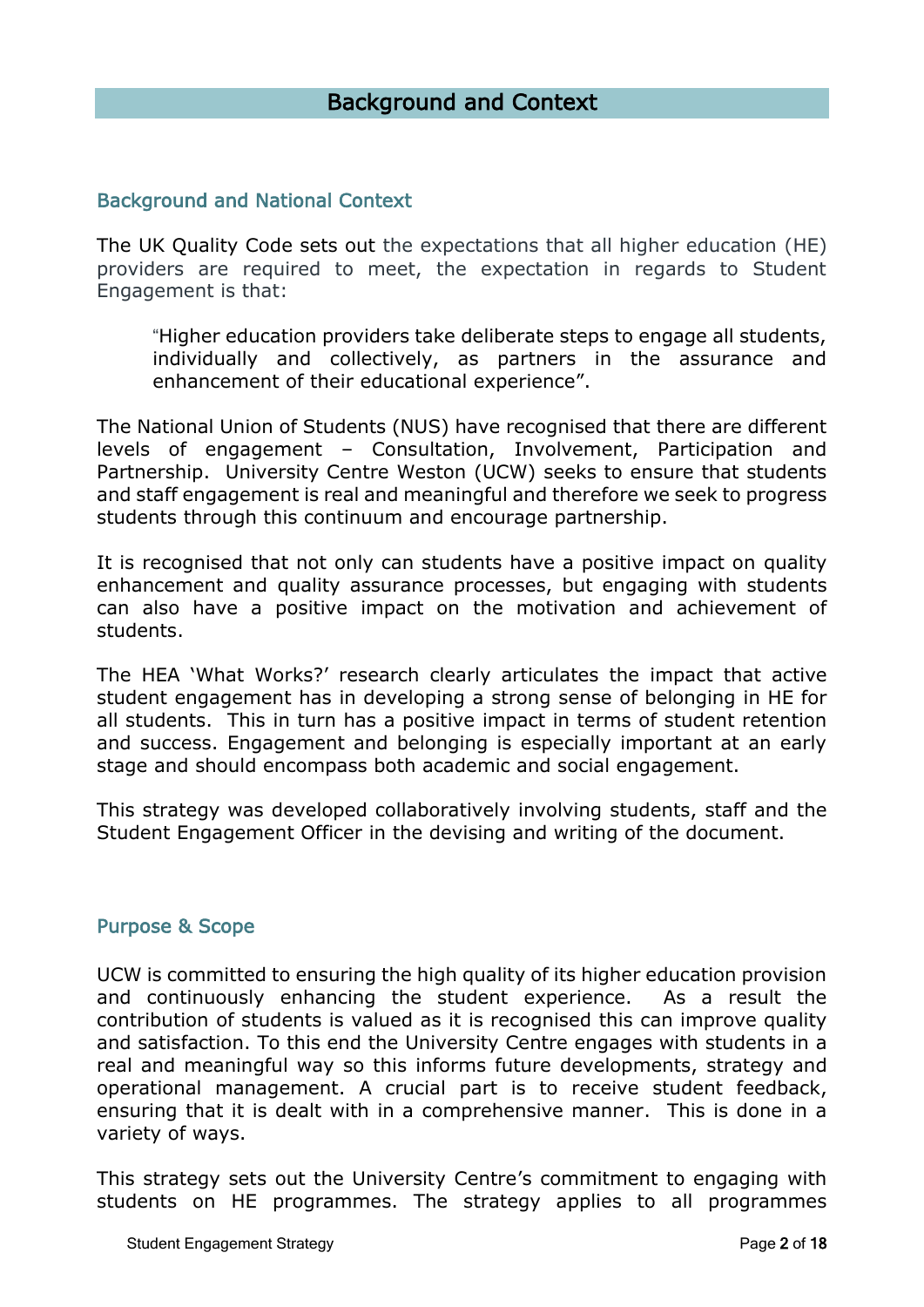regardless of the university partner they are linked to. The document outlines the opportunities for student engagement and the processes in place to respond to any issues raised.

## **Principles**

The University Centre and its partner universities actively encourage students to fully participate in the outlined processes in order that they take some responsibility to enhance provision. Where students engage constructively with student engagement processes there is scope for improvement. This is for mutual benefit, leading to greater understanding between staff and students and the opportunity for problem solving along with assessing and shaping learning.

It is understood that students should not be penalised for voicing their opinions or making suggestions. It is acknowledged that student engagement can only be sustained if students know there are appropriate opportunities for them to raise their opinions, and feel these are being duly considered and action is being taken following their suggestions. However, it must be accepted that not every proposal can be implemented, but it is vital to make students aware of limitations or restrictions and provide full and reasoned feedback in response to all issues raised.

Working with students as partners underpins continuous improvement of HE provision and optimising the student experience. The University Centre is committed to:

- Empowering students to be partners in their learning as they are experts in the student experience;
- Making sure that the students are part of developing proposals as well as responding to them;
- Engaging students who are often unheard, including: mature students; part-time students and student parents;
- Helping students develop the skills and confidence to be actively involved in the organisation of their own learning and student experience, regardless of their mode of study, age, disability, race, gender, religion, sexuality or transgender status;
- Each programme is expected to engage with the strategy to enable all students to have the opportunity to participate and have their views represented.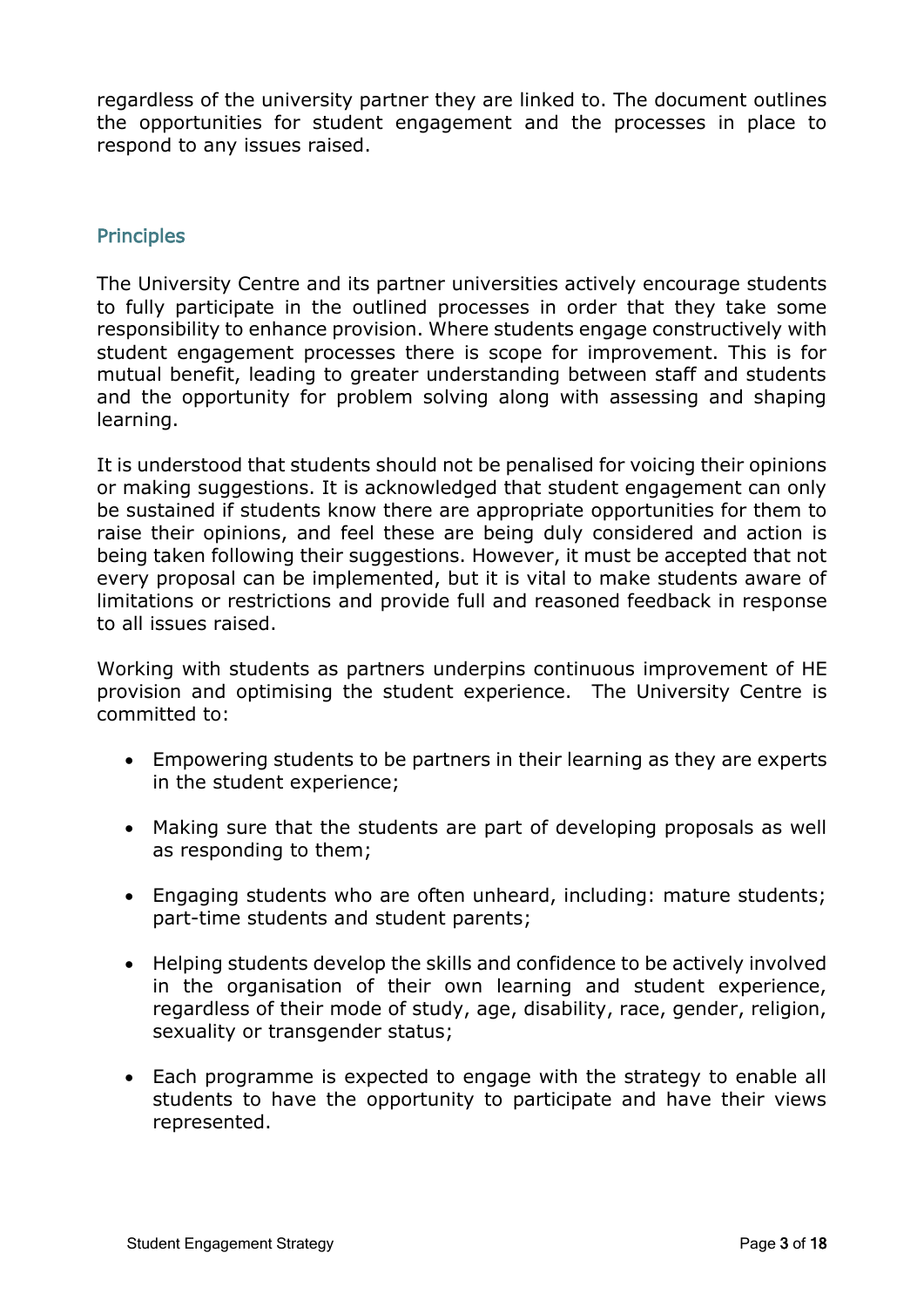## Link to HE Strategy

Student engagement constitutes an explicit element of the HE Strategic Plan 2014-17. The following is an extract taken directly from the section related to student engagement:

In order to provide "an outstanding higher education experience, enabling success and inspiring ambition" the University Centre undertakes to engaging with and listening to all higher education students. Students and staff are 'partners in learning', based on mutual respect and drawing on the knowledge and experience of everyone, to continually enhance the student experience. Students will be involved in the development, delivery, and review of higher education provision at UCW. Student engagement is reflected following strategic aims;

- To engage with, and reflect the expectations of the UK Quality Code for Higher Education in all aspects.
- To focus on the student experience and to ensure that it continues to be positive and varied. To enrich the student experience through acting on student feedback and increased student engagement.

The commitment: In order to achieve the above strategic aims, the University Centre will:

- Use a variety of means to engage with students and offer a range of opportunities for those who wish to represent the student body on key decision-making committees.
- Listen to the student voice.
- Respond to student opinions, and provide feedback on any actions taken via social media and through the student newsletter.
- To have a separate Student Engagement Strategy, this will encapsulate the University Centre's commitment to effective student engagement, using the expectation and indicators of sound practice identified in chapter B5 of the UK Quality Code.

The effectiveness of student engagement will be assessed through two KPIs: "NSS Overall satisfaction to be in the top quartile for FECs by 2016-17" and "The NSS satisfaction for "The teaching on my course" to be in the top quartile of HECs by 2016-17".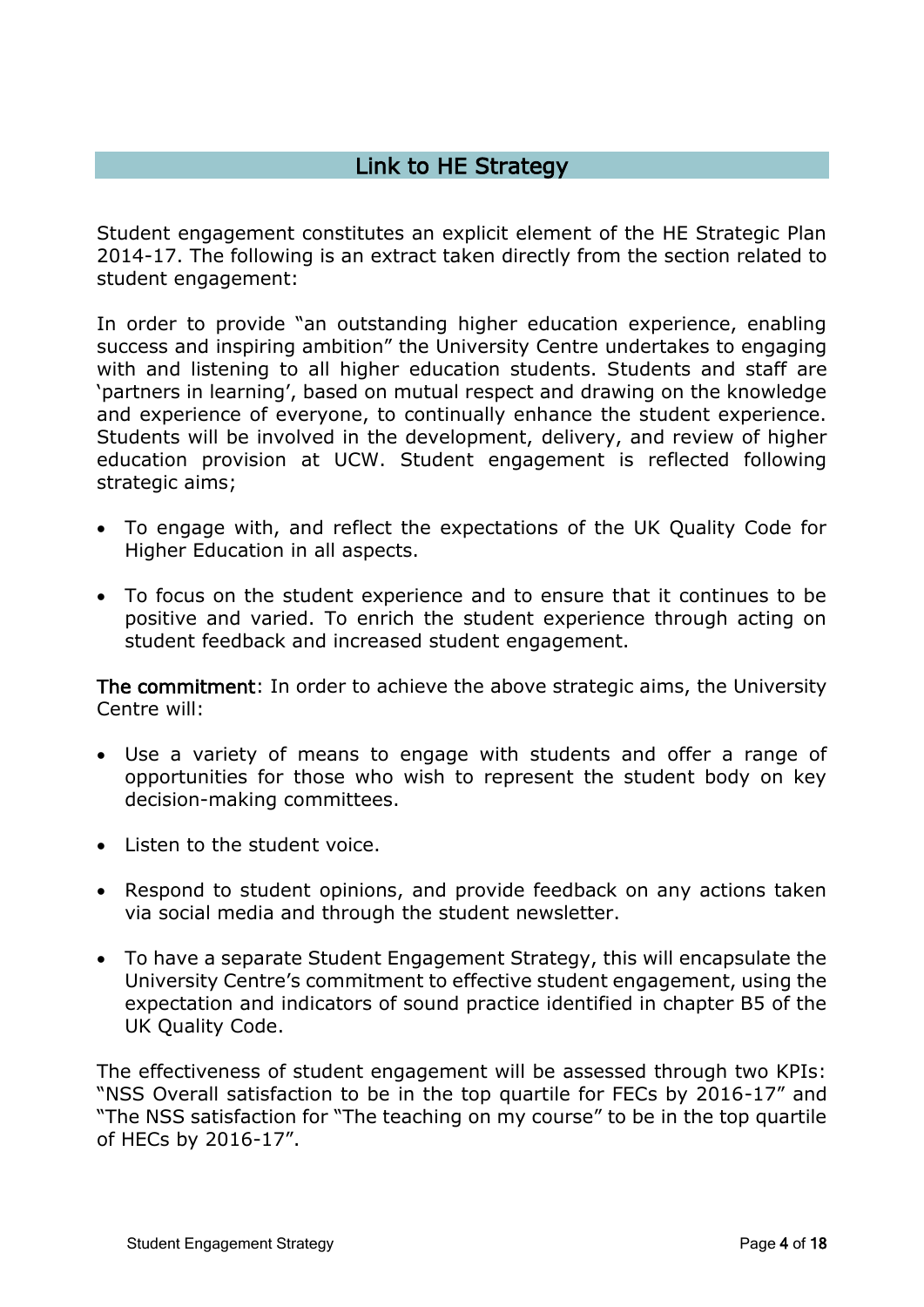## Student Voice

The University Centre has instituted three formal processes by which the student voice is captured these were commenced in 2009 and are now an embedded part of the quality process and the student experience. They are:

- Staff Student Liaison Committees (SSLCs) which enable two way communication between staff and students and focuses on academic, programme related matters;
- Student Representative Committees (SRCs) which encourage discussion around cross University Centre matters, including the development and review of policies and procedures, the overall student experience including social events and other non-academic issues;
- Evaluation forms (including module questionnaires, National Student Survey and induction questionnaires) which enable feedback on particular elements of the programme / student experience.

The University Centre also recognises there is an informal route for encouraging student voice and student engagement and actively promotes an "open door" approach within faculties and the directorate.

UCW undertakes to ensure that students are kept fully informed of the outcomes of their involvement, activity and feedback. This is done through a range of methods including the first agenda item on all SSLCs being an update on actions from previous meetings; Peer Press (Student Newsletter) produced termly; Student Voice pages within the UCW Student Zone on Moodle which include Student Representative meeting minutes and the Quality Improvement Plan (QIP).

All students should have the opportunity to be involved in quality enhancement and assurance processes in a manner and at a level appropriate to them. Examples of where this should occur include, but are not limited to, the following:

- Annual Reviews / Annual Programme Monitoring Reports
- Programme Development
- Programme Team Meetings
- Peer Observation Feedback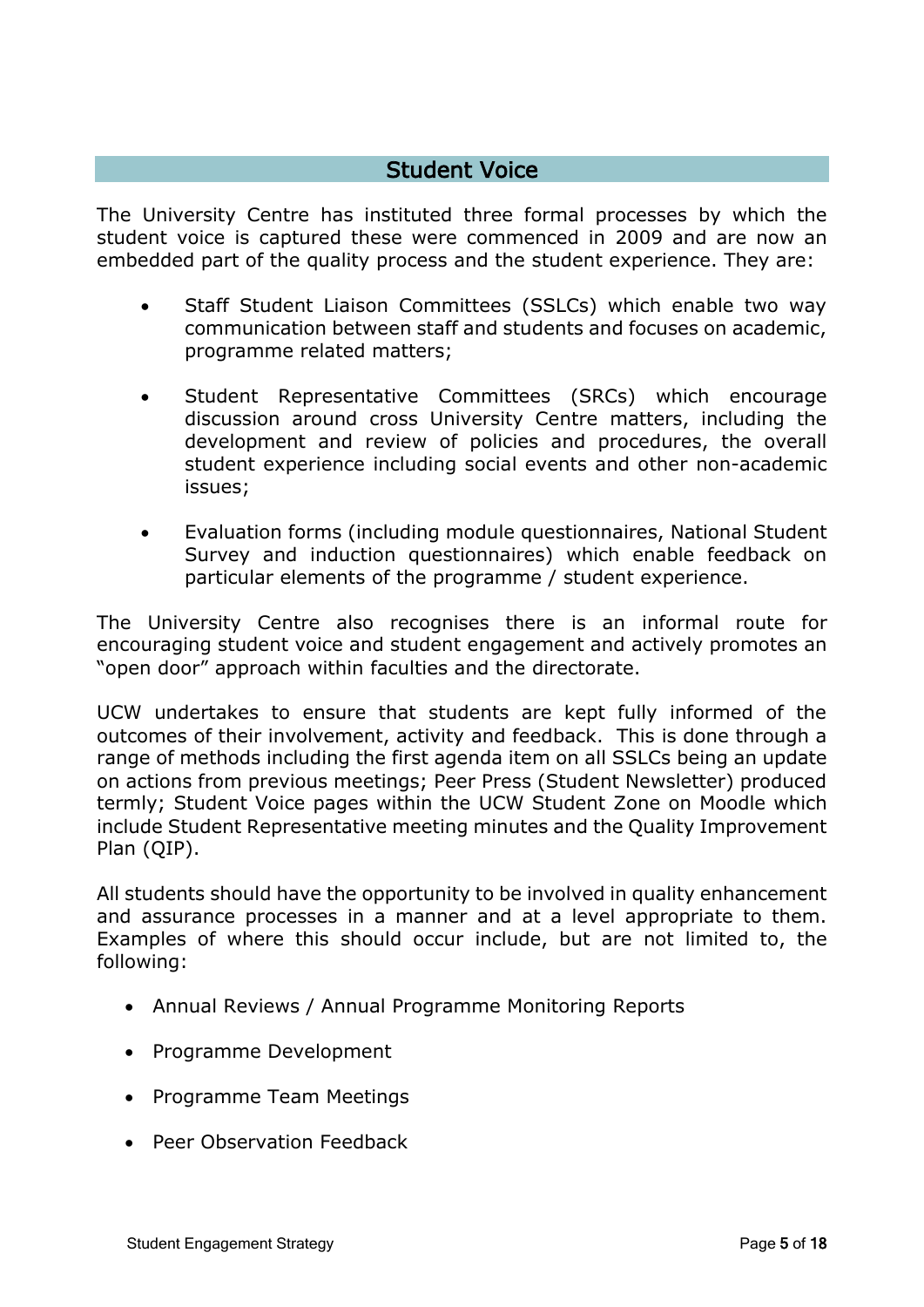- Representation at key committees including Higher Education Board of Studies and Higher Education Curriculum and Quality Committee
- Ouality Focus Groups
- Periodic Reviews
- SSLCs
- Module Evaluations
- Student Representative Committees (SRCs)

The University Centre undertakes to recognise students who actively participate and support measures which improve and contribute to student engagement and involvement. Student Representatives Student Ambassadors, Freshers' Angels and Peer Mentors will have the opportunity to take part in a rewards scheme which leads to recognition of their contribution through a certificate.

# **Training**

Students will be provided with appropriate training and support which will enable them to act as full partners in their learning. Student Representatives will receive additional training and support in how to conduct themselves effectively in that role. The Student Experience and Engagement Officer will ensure that the student body is made aware of student engagement opportunities and therefore involved in all aspects of higher education at UCW.

In addition staff training and awareness will take place to assure that HE staff fully understand the Student Engagement Strategy and actively support student involvement in all aspects of their programmes.

## Review

The strategy will be reviewed every 3 years with the next formal review in 2018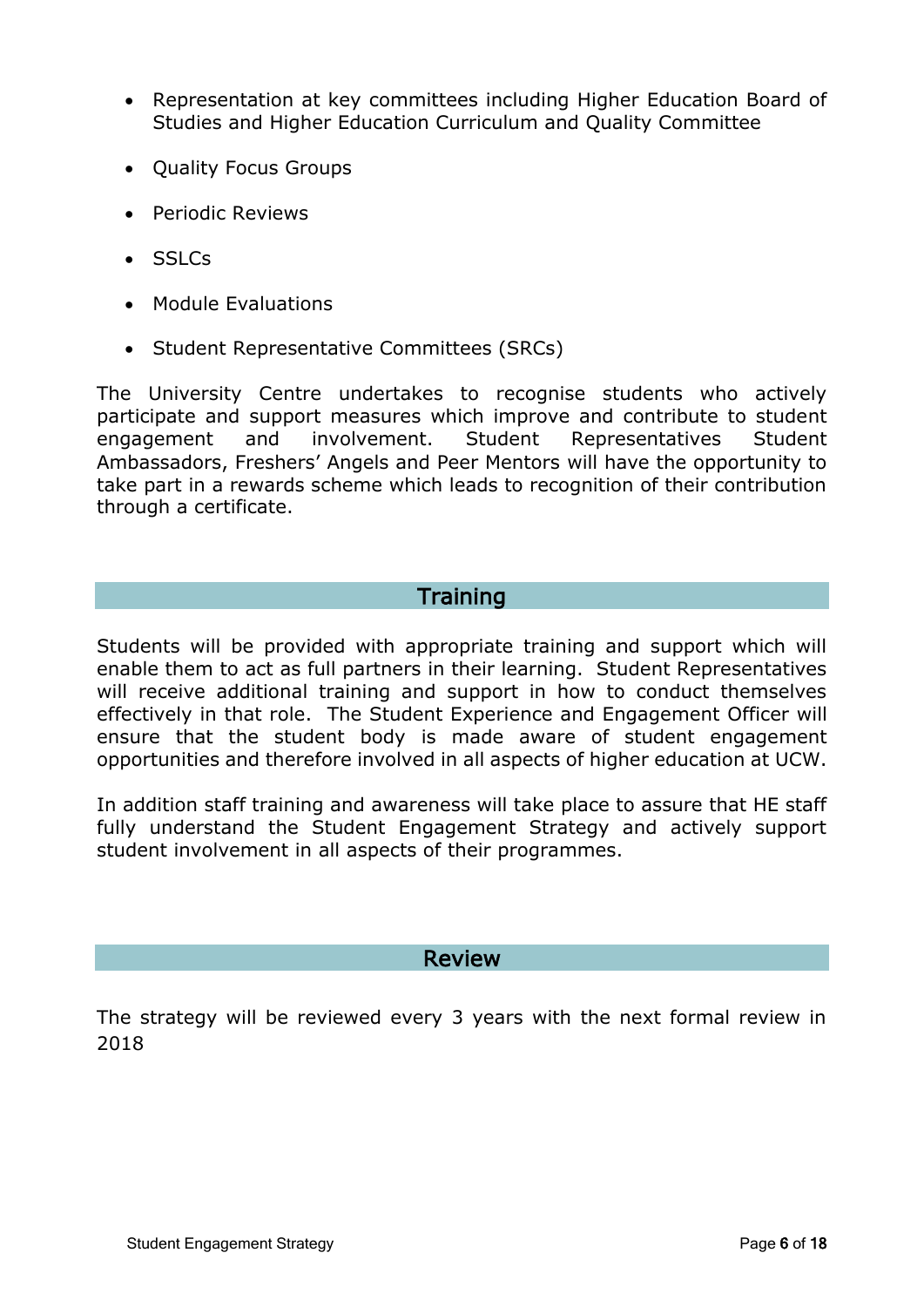## Appendix 1 – SSLC Membership & Terms of Reference

#### The Role of Staff Student Liaison Committees

Staff Student Liaison Committees (SSLCs) fit within the wider Higher Education Student Engagement Strategy. They primarily focus on academic, programme related matters and demonstrate the University Centre's commitment to receiving and acting upon the views of students studying on higher education programmes in order to continue to enhance and improve the provision itself and the student experience.

#### A. Membership

Course Coordinator Student Experience and Engagement Officer Y1 Student Representatives x 2 Y2 Student Representatives x2 Y3 (Part time) Student Representatives x 2 (as appropriate) BA / BSc Student Representatives x 2 (as appropriate) University Representative (as appropriate)

There should be a minimum of 4 student representatives invited to attend, 2 from each year group, these representatives should be elected by their peers on an annual basis. However, it could be decided to include additional students e.g. having specific part time student representatives for each year or even including the whole group where there are smaller cohorts.

The course coordinator must be present, along with a minute taker (normally from the faculty administration team). Additional staff - including support staff, module leaders, HE Partnership Manager or partner university representatives - could be in attendance if there are relevant agenda items, but ideally staff would not outnumber the students in attendance.

#### B. Terms of Reference

The remit of SSLC's will include:

\* To provide a two way channel of communication between staff and students and the partner HEI related to the student learning experience

\* To highlight best practice, along with constructively critiquing the programme

\* To review and evaluate the teaching methods, content, assessment and quality of individual programmes

\* To discuss External Examiner Reports / Module Evaluations / Annual Programme Monitoring Reports and make recommendations as appropriate

\* To consider National Student Survey data

\* To have a formal channel for raising and addressing issues or concerns.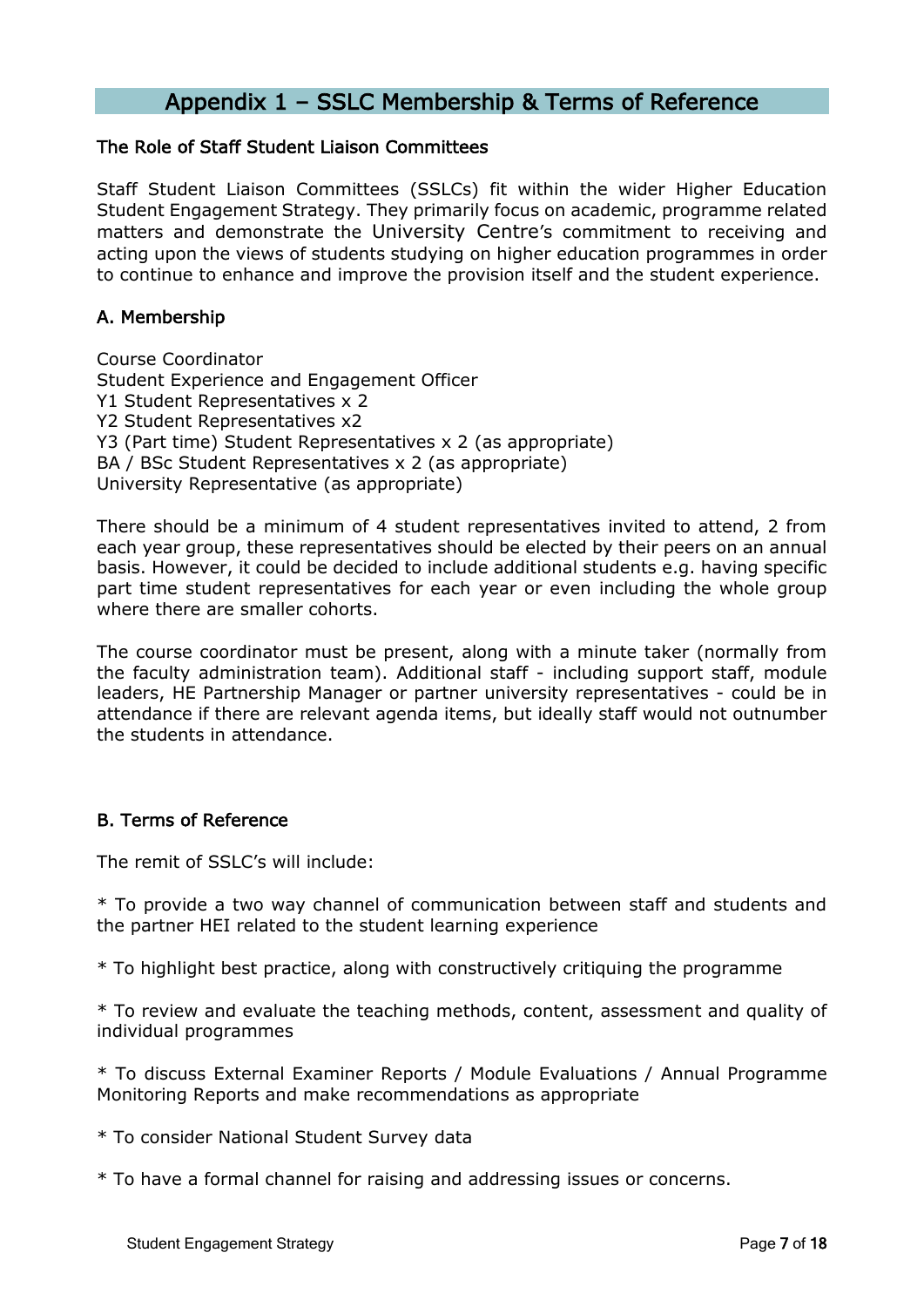### C. Quorum

4 members as a minimum including the minuting secretary, course coordinator and at least one student per year group.

#### D. Meeting Cycle

There should be a minimum of three meetings per year to be held in October, February and May. One meeting should occur within the first 6 weeks of the academic year and others should occur prior to the Student Representative Committee meetings. Additional meetings could be arranged as necessary as requested by the student representative or HEI.

Dates and times of SSLC meetings should be published in advance via notice boards, email circulation, the Virtual Learning Environment etc.

#### E. Other Notes

A Chair should be elected from the group, this position could be undertaken by a student if one is willing to take on the responsibility. The Chair will prepare a draft Agenda (see samples below) but Student Representatives may request for items to be included in the Agenda prior to the meeting

Meetings could be run to enable each year group of students to present a formal report representing the views on their peers and their perceptions of the programme. As a means of focus they could be encouraged to consider elements of the programme / support which should continue, areas for development and new ideas they think should be implemented. Alternatively the meeting could simply ask representatives from each year group to comment on the agenda items. The Chair should ensure all students are given the opportunity to contribute and the meeting is not dominated by any individual student / year group. Essentially meetings should be student focused and led and the outcomes and responses to any issues raised should be widely circulated.

Minutes of meetings will be prepared (by the minute taker) and presented at the following meeting for formal approval of accuracy and monitoring actions. All agreed actions recorded in the minutes should be clearly assigned to named individuals responsible for the specific action. These will be forwarded to university contacts where appropriate and the Student Experience and Engagement Officer, who will collate any issues in the overall Student Voice Quality Improvement Plan (QIP) presented at Higher Education Board of Studies on a termly basis. Minutes should be made available to all students on the programme e.g. via a notice board / electronic notice board / Moodle. Feedback on actions will be included in the Student Newsletter.

Programme Coordinators are responsible for ensuring that a minimum of three meetings are arranged each year, dates are published in advance, appropriate students attend and minutes are taken then passed onto the Student Experience and Engagement Officer.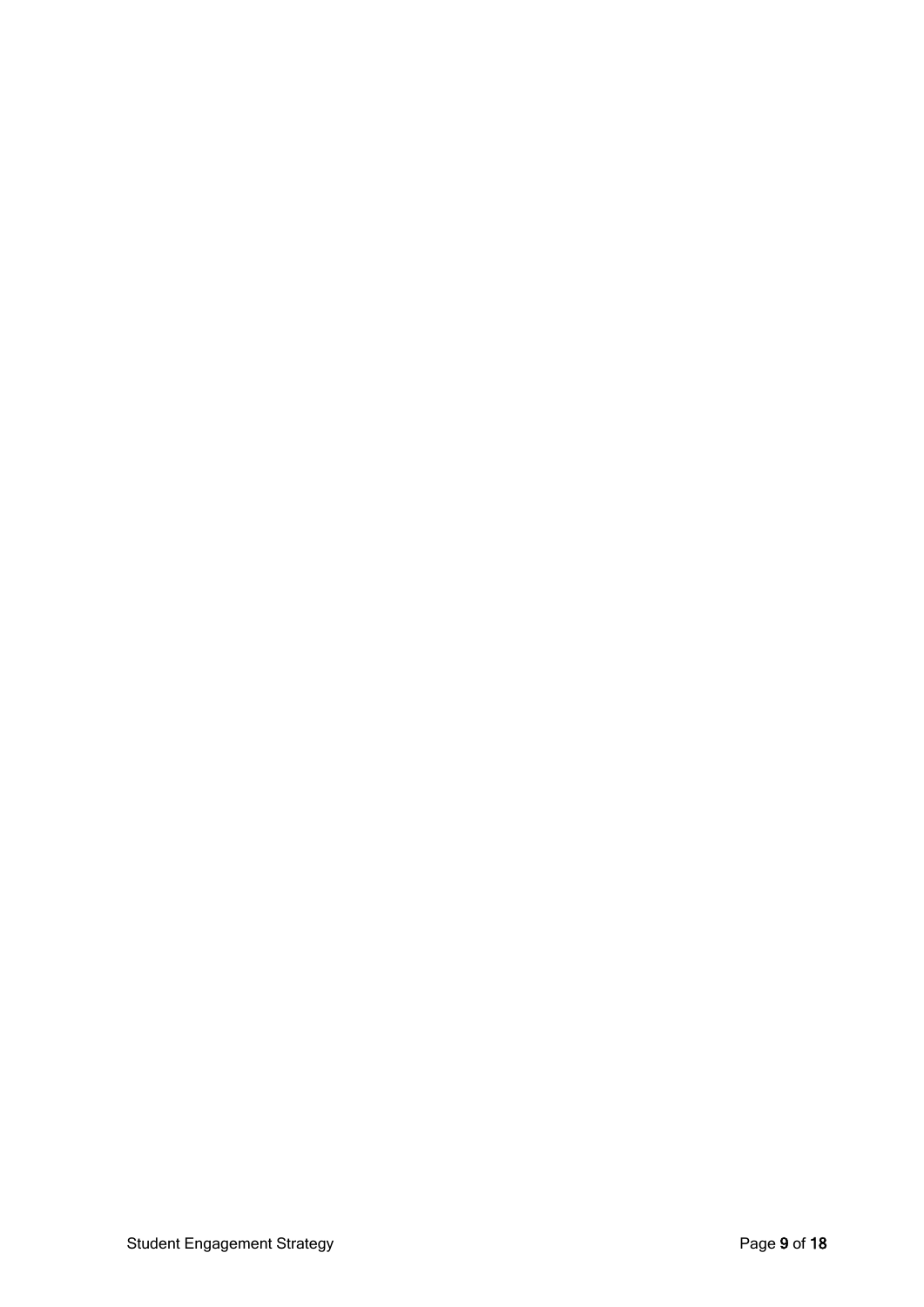# Appendix 2 – SSLC Agenda Templates

#### DRAFT AGENDA 1



#### Staff Student Liaison Committee

#### Programme

Date – Oct / Nov Time Venue

- 1. Introduction & Apologies
- 2. Minutes of the Last Meeting / Matters Arising
- 3. Feedback on Actions Completed from Previous Meetings
- 4. External Examiners Report and Action Plan
- 5. Student Support (Tutorial Support, Academic Support, Central Support Services)
- 6. Overall Organisation & Management (Are timetables clear, accurate & working, are any changes communicated effectively, are handbooks clear / helpful)
- 7. Facilities and Resources (Library, Computer & Specialist Facilities & Resources)
- 8. Any other business
- 9. Date for next Meeting
- 10. SEEO to speak to students confidentially (omitted from the minutes)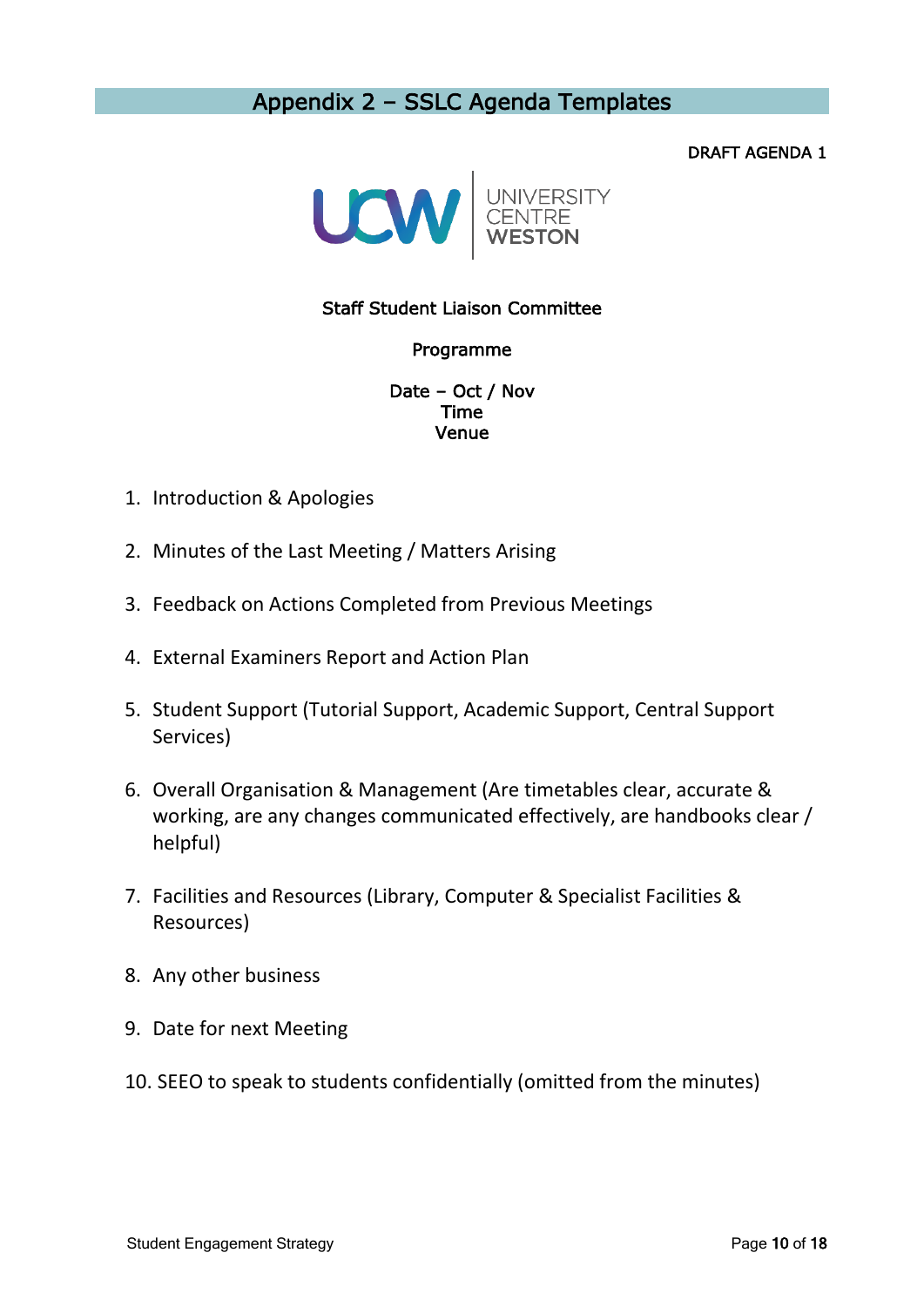DRAFT AGENDA 2



#### Staff Student Liaison Committee

#### Programme

#### Date – Feb / March Time Venue

- 1. Apologies
- 2. Minutes of the Last Meeting / Matters Arising
- 3. Feedback on Actions Completed from Previous Meetings
- 4. NSS (results and actions from previous year along with highlight importance of Y2 students participating)
- 5. Teaching, Assessment and Feedback (Is teaching interesting/ stimulating, is feedback prompt & helpful in providing guidance regarding improvements)
- 6. Discussion regarding any Minor / Major modifications planned for the course
- 7. Evaluation of units delivered to date
- 8. Any Other Business
- 9. Date Of Next Meeting
- 10. SEEO to speak to students confidentially (omitted from the minutes)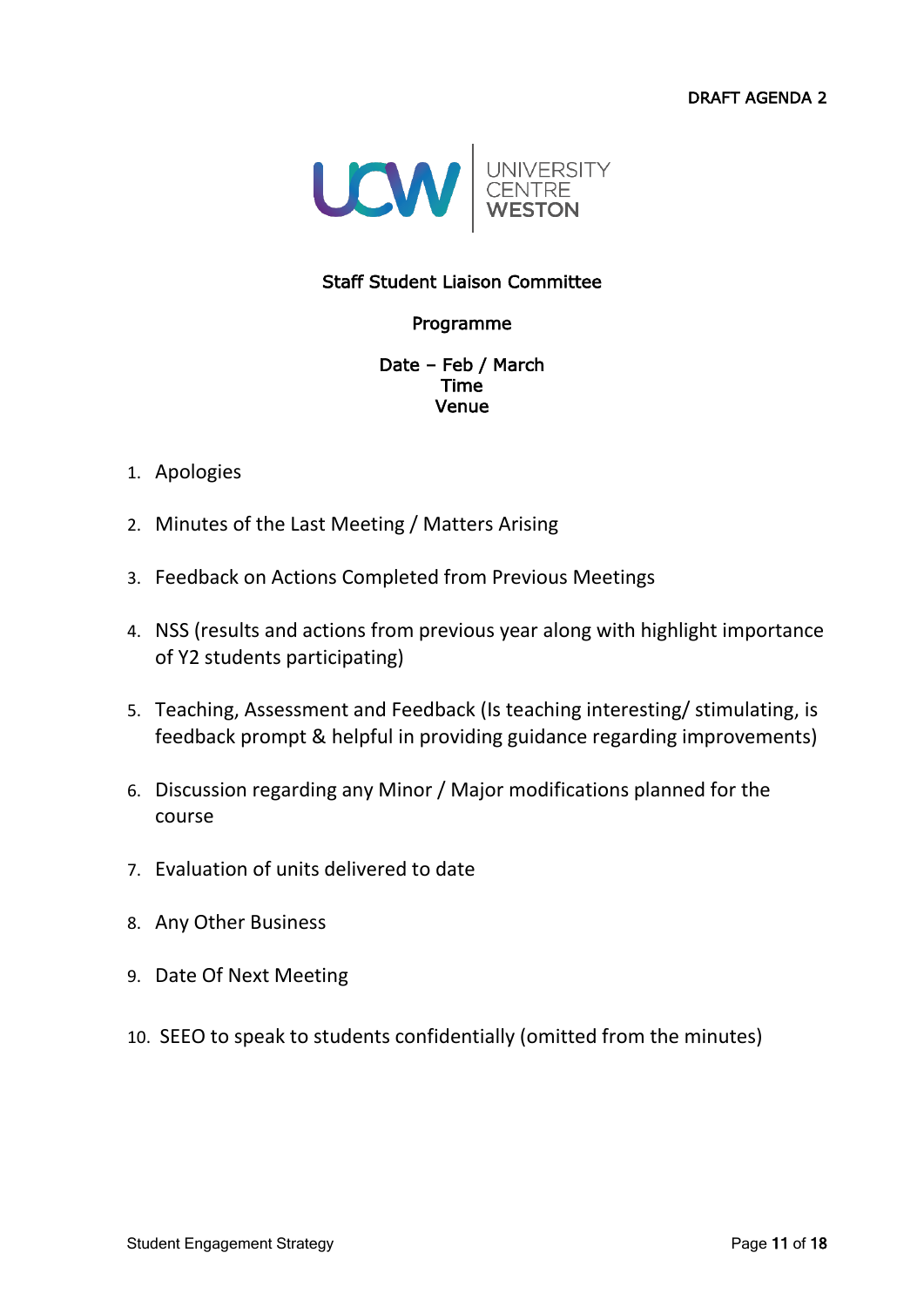DRAFT AGENDA 3



#### Staff Student Liaison Committee

#### Programme

Date – April / May Time Venue

#### 1. Apologies

- 2. Minutes of the Last Meeting / Matters Arising
- 3. Feedback on Actions Completed from Previous Meetings
- 4. Review of Guest Lectures / Lecturers offered throughout the year
- 5. Annual Programme Monitoring Report (Students to help to construct & comment on content for the academic year)
- 6. Personal Development (Has the Confidence, knowledge and communication skills of students increased during the academic year)
- 7. Any Other Business
- 8. Date Of Next Meeting
- 9. SEEO to speak to students confidentially (omitted from the minutes)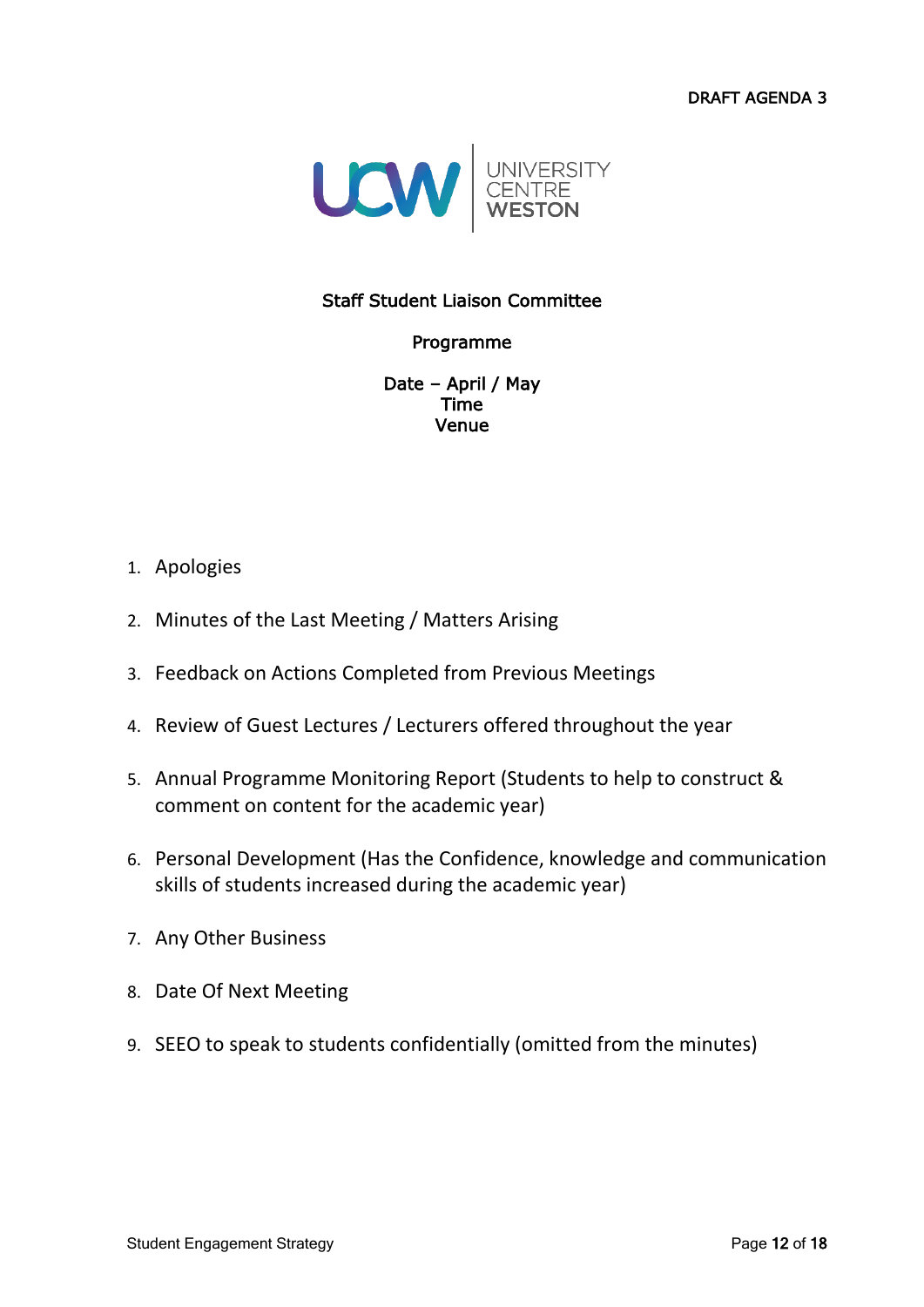## Appendix 3 – Student Representative Committee Terms of Reference

#### The Role of Student Representative Committee

Higher Education Student Representative Committee fit within the wider Higher Education Student Engagement Strategy. The Student Representative Committees at Knightstone Campus and University Campus primarily focus on cross University Centre issues affecting all higher education students, and demonstrate the University Centre's commitment to receiving and acting upon the views of students studying on higher education programmes in order to enhance the overall student experience.

#### A. Membership

HE Student Experience and Engagement Officer (Chair) Assistant Director HE: Academic Registry HE Partnership Managers (as appropriate) Y1 Student Representatives x2 from every course Y2 Student Representatives x2 from every course Y3 (Part time) Student Representatives where appropriate x 2 from every course BA / BSc Student Representatives x 2 from every course

All student representatives (2 per year group from each course) should be invited to attend the Student Representative Committee on the campus they attend. These representatives should be elected by their peers on an annual basis at the start of term.

#### B. Terms of Reference

The remit of the Student Representative Committee will include:

\* To enable a two way channel of communication between staff and students related to the student experience

\* To review and evaluate cross University Centre events and activities including Induction & Enrolment, Fresher's Week, Social Activities etc

\* To monitor the University Centre's progress towards achieving the KPI's related to student engagement

\* To review the effectiveness of the Student Engagement Strategy and supporting processes

\* To provide the organisation with a group to consult regarding new proposals, strategies, policies and procedures effecting higher education students

\* To highlight best practice, along with constructively critiquing the University Centre's structures and procedures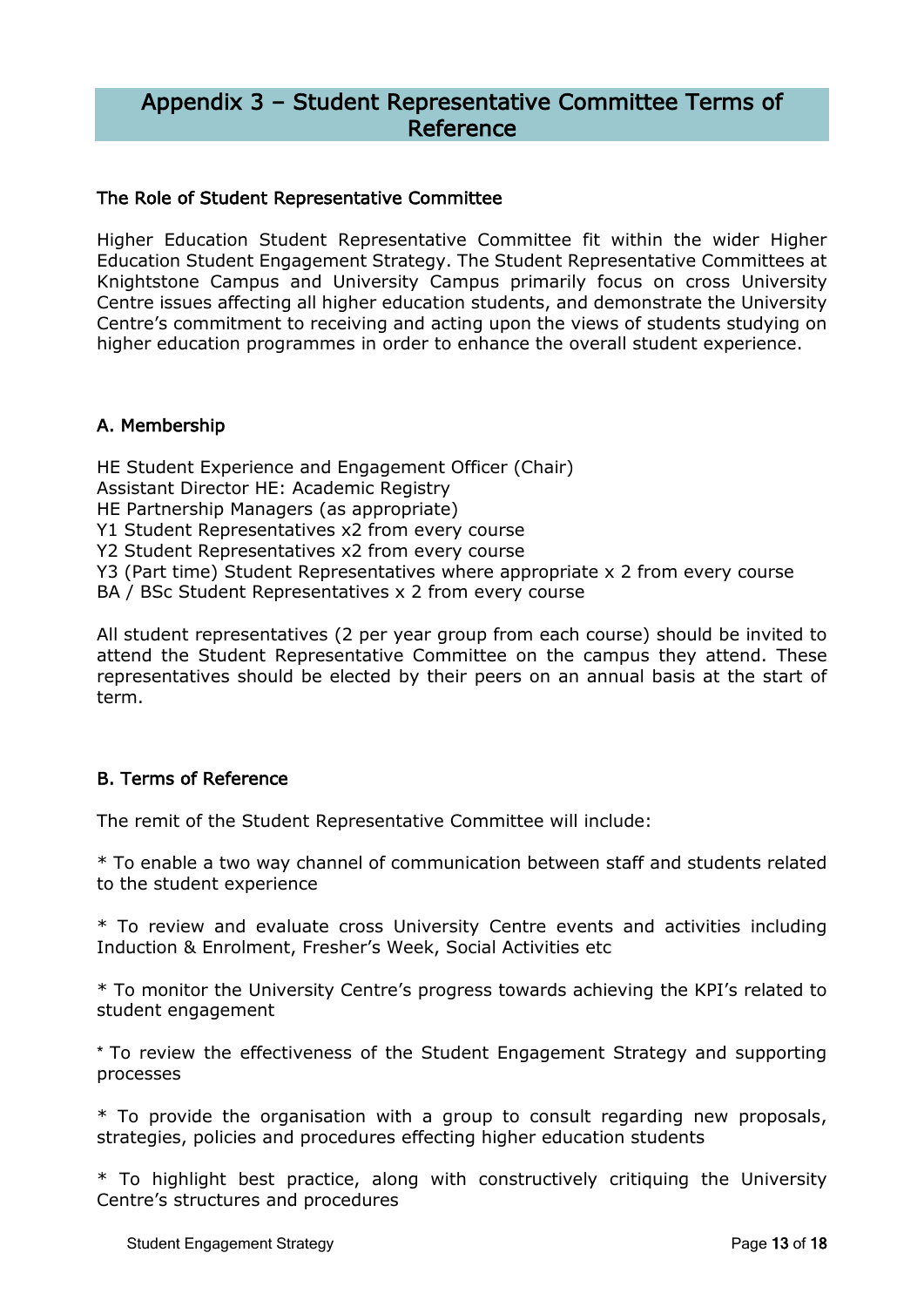\* To discuss facilities and resources available and make recommendations for the future as appropriate

\* To have a formal channel for raising and addressing issues or concerns that students consider were not adequately addressed through the Student and Staff Liaison **Committees** 

#### C. Quorum

As a minimum we would expect half the members to attend to include either the HE Student Experience and Engagement Officer and a minute taker.

#### D. Meeting Cycle

There should be a minimum of three meetings per year to be held in October, February and May. For convenience for Student Representatives and recognising differing needs there will be a meeting at Knightstone Campus and one at University Campus each time. Students should attend the meeting at the campus on which they are based. Additional meetings could be arranged as necessary as requested by the Student Representatives, HE Student Experience and Engagement Officer, or other appropriate HE Directorate Staff.

Dates and times of meetings should be published in advance via email circulation, the Virtual Learning Environment etc.

#### E. Other notes

Meetings will be chaired by the HE Student Experience and Engagement Officer who will prepare a draft Agenda but Student Representatives may request for items to be included in the Agenda prior to the meeting.

Students who are unable to attend may provide written comment / feedback, either on agenda items or under any other business. This should be submitted in advance to the HE Student Experience and Engagement Officer to be brought to the meeting.

Minutes of meetings will be prepared (by the minute taker) and presented at the following meeting for formal approval of accuracy and monitoring actions. All agreed actions recorded in the minutes should be clearly assigned to named individuals responsible for the specific action. These will be forwarded to the Student Experience and Engagement Officer / Assistant Director HE; Academic Registry who will collate any issues in the overall Student Voice Quality Improvement Plan presented at Higher Education Board of Studies on a termly basis. Minutes should be made as widely available as possible to all e.g. via electronic notice board / VLE. Feedback on actions will be included in the Student Newsletter.

The HE Student Experience and Engagement Officer is responsible for ensuring that a minimum of three meetings are arranged each year, dates are published in advance,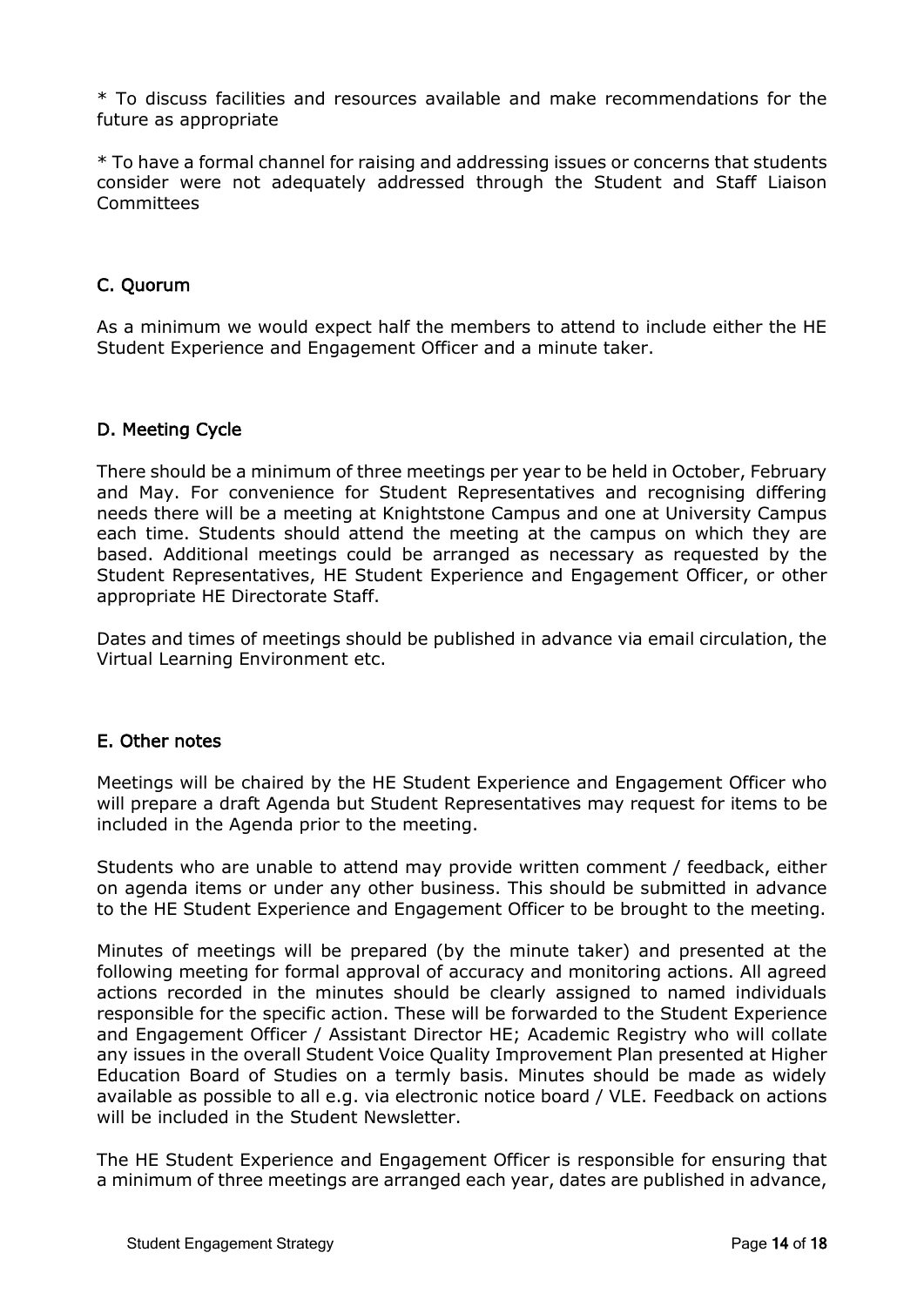the agenda is finalised, refreshments are organised, appropriate students attend and minutes are taken and then passed onto the relevant staff / students.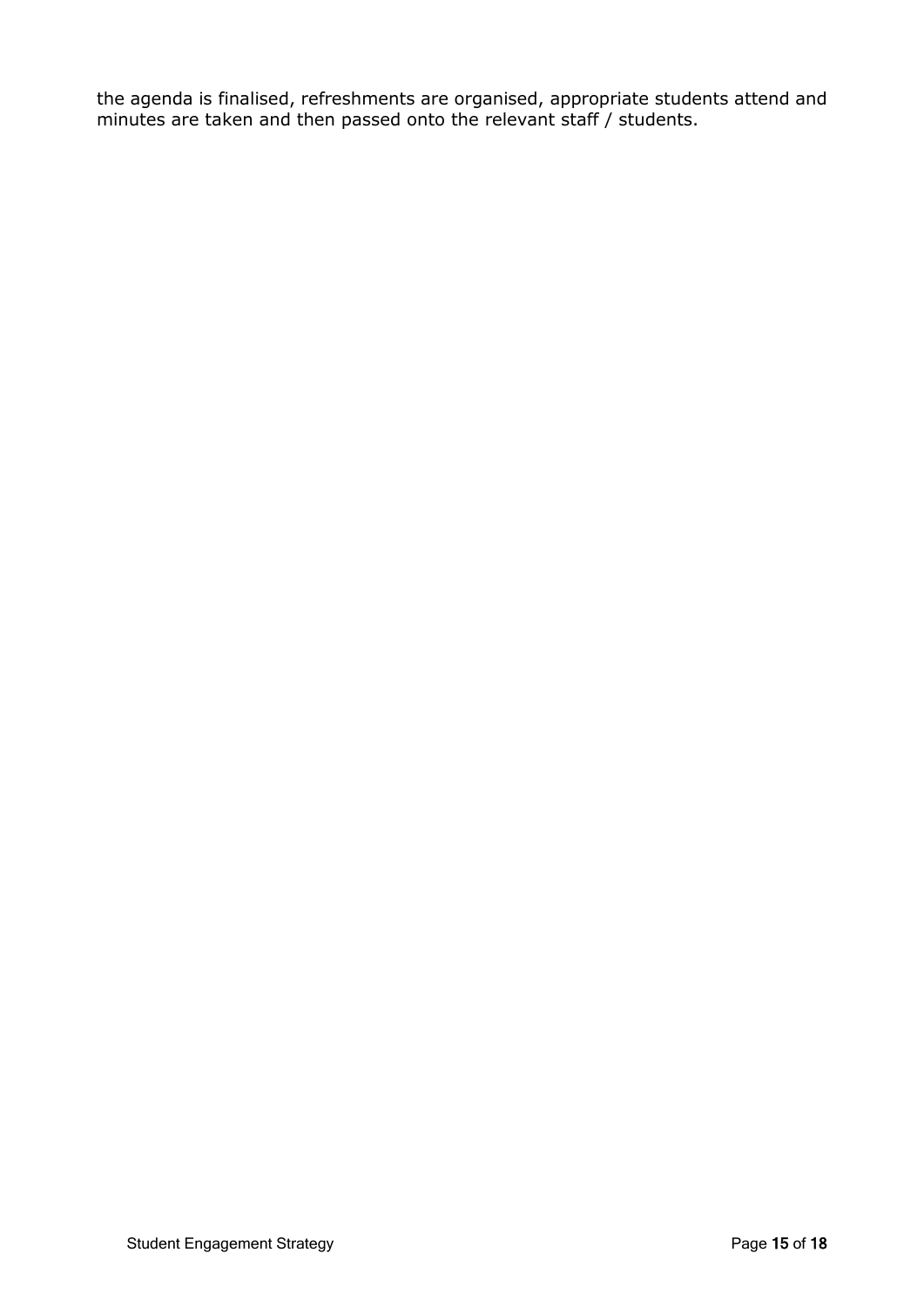## Appendix 4 – Evaluation Terms of Reference

#### The Role of Evaluations

The various evaluation opportunities adopted by the University Centre fit within the wider Higher Education Student Engagement Strategy. They enable anonymous student feedback on particular elements of the programme / student experience and demonstrate the University Centre's commitment to receiving and acting upon the views of students studying on higher education programmes in order to continue to enhance and improve the quality of provision.

#### A. Terms of Reference

The purpose of Evaluations is to enable all students to:

\* Provide feedback relating to individual modules studied within their programme

\* Constructively critique, review and evaluate the teaching methods, content, assessment and quality of individual programmes

\* Highlight best practice related to all aspects of HE Student Experience

\* Comment anonymously on a range of key issues

\* Feedback on particular elements of their student experience e.g. Induction / Fresher's week

\* Provide the University Centre with key data and information regarding student satisfaction and progression on completion, which can be used to inform change and can be highlighted within key documents and publicity materials.

#### B. Evaluation Cycle

The various evaluation forms must be completed by all programmes across the institution and ideally students should be given time to complete the forms. This can be facilitated by the Higher Education Directorate if appropriate. There are four main forms of evaluation carried out throughout the year:

\* Induction Questionnaires will be completed by students in October each year

\* Module Evaluations will be carried out by all students as each of their modules is completed. All students in all year groups are required to complete these evaluations

\* NSS will be facilitated during Feb / March with all graduating foundation degree students

\*Student Satisfaction Survey will be completed by all other students during Feb / March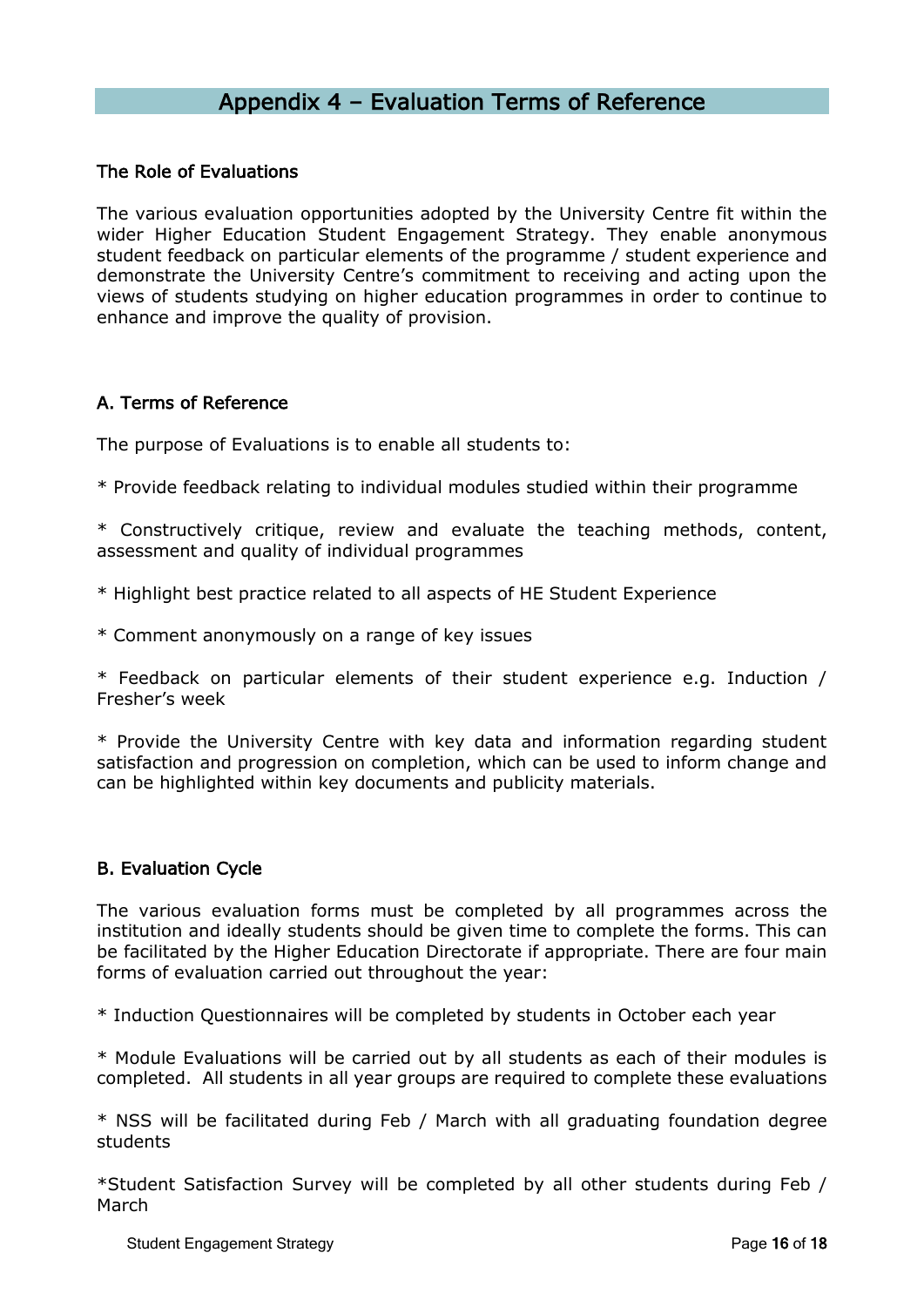#### C. Other Notes

Each programme is expected to engage with the listed evaluation methods in order to enable all students to have the opportunity to participate and have their views represented. It is essential that all students participate as it is an integral element of the Student Engagement Strategy, and is included within our responsibilities within the partnership agreements with our HEI partners.

The Assistant Director HE: Academic Registry will ensure all questionnaires are made available by the most appropriate means, monitor results and ensure feedback regarding significant issues is included in the Student Voice Quality Improvement Plan presented at Higher Education Board of Studies. These issues will, where necessary, also be highlighted to Heads of Faculty / Director of HE / Head of Quality. If evaluations have not been completed this will be communicated to Heads of Faculty / Programme Coordinators.

Programme coordinators should analyse results from module evaluations and consider feedback from the National Student Survey, ensuring these are discussed at SSLCs and all relevant information is included within their Annual Programme Monitoring Report. Where appropriate action plans should be created in conjunction with heads of faculty and a copy sent to the HE Directorate.

Module Questionnaire and National Student Survey results should also be discussed during Staff Student Liaison Committee / Programme Management Committee. This will enable clarification of issues, but also enables staff to provide feedback to students regarding changes implemented as a result of their comments which is an essential element.